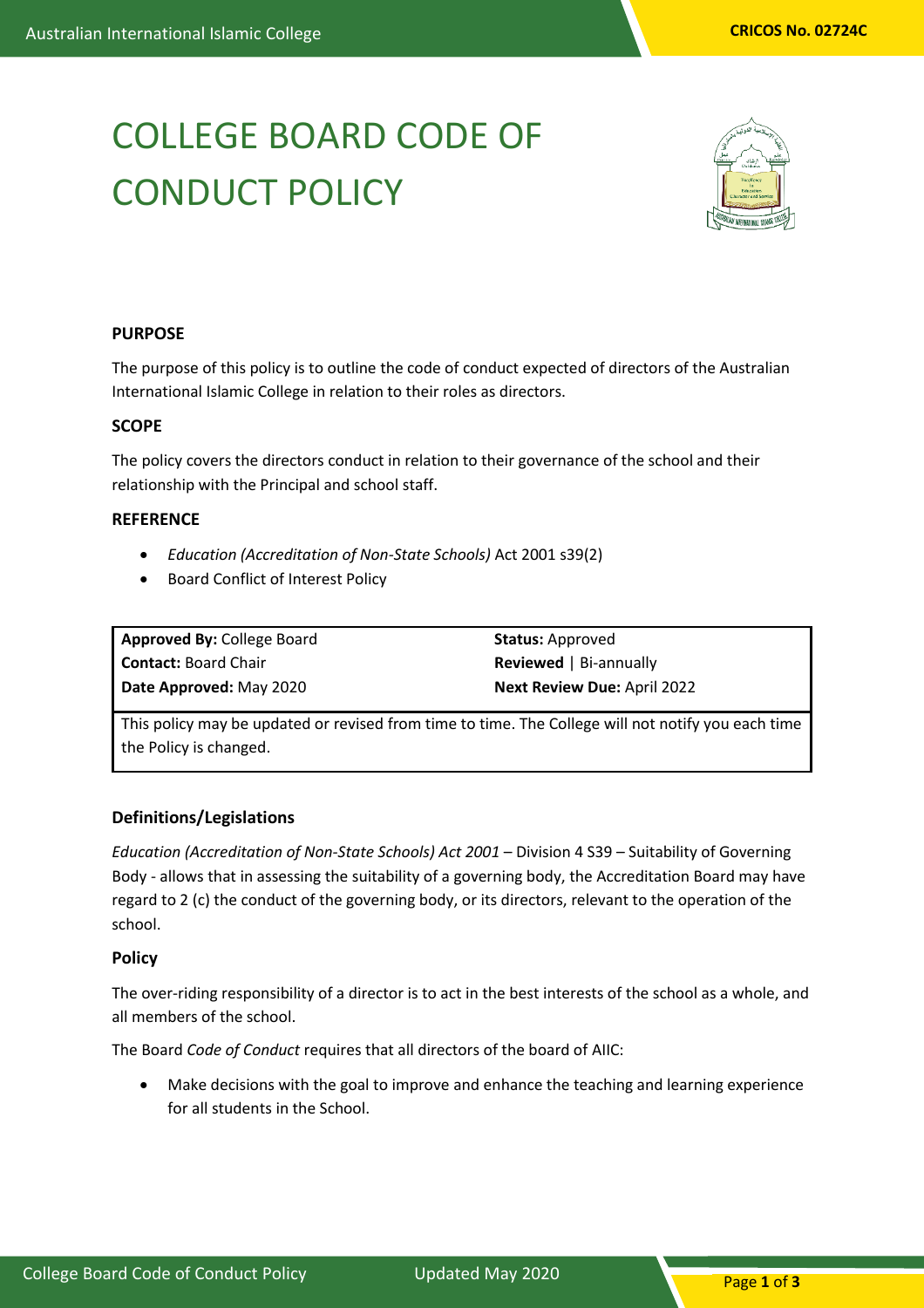- Prioritise the Board's work to clarify the strategic direction of the school and to develop policies which will move the school towards its strategic vision, mission and goals.
- The underlying principles of the Board's code of conduct include the promotion of:
- respectful partnerships;
- clear and honest two-way communication;
- transparent processes;
- democratic, informed decision making; and personal and professional integrity.
- Delegate authority for the administration and management of the school to the Principal, and establish a process for accountability of the Principal, and act accordingly.
- The Board encourages members to behave in a respectful manner, avoiding discrimination, harassment and bullying.
- Act with integrity.
- Avoid any conflicts of interest or the appearance of impropriety, which could result from their position, and not use board membership for personal gain or publicity.
- Recognise that a director has no legal authority as an individual and that decisions can be made only by a majority vote at a board meeting.
- Abide by majority decisions of the board, while retaining the right to seek changes in such decisions through ethical and constructive channels.
- Be involved and knowledgeable about not only local educational concerns, but also about state and national issues.
- Prepare for all board meetings by reading and understanding the board papers in advance of board meetings and come to board meetings informed concerning the issues under consideration.
- Board members respect the need for confidentiality and privacy with regard to sensitive matters that might arise at Board meetings, especially where there are matters of a personal nature relating to staff, students or parents.
- The Board is not an appropriate forum for the discussion of individual school staff, students, parents or other members of the school community.
- Bring an open and independent mind to Board and Committee meetings, listen to the debate on each issue raised, and consider the arguments for and against each motion and reach a decision that the director believes, in good faith and on reasonable grounds, to be in the best interests of the school as a whole. While directors must treat each other with courtesy and observe the other rules in this Code, directors should be able to engage in vigorous debate on matters of principle.
- Respect the confidentiality of privileged information and make no individual decisions or commitments that might compromise the board or administration.
- Not disclose such confidential information, the content of discussions and any decisions, resolutions, recommendations or directives made or given at Board or Committee meetings or any confidential communications between the school and the directors or between some or all of the directors in relation to the affairs of the school, or allow any of the foregoing to be disclosed, unless that disclosure has first been duly authorised by the board.
- Represent board decisions to the community without bias or prejudice.